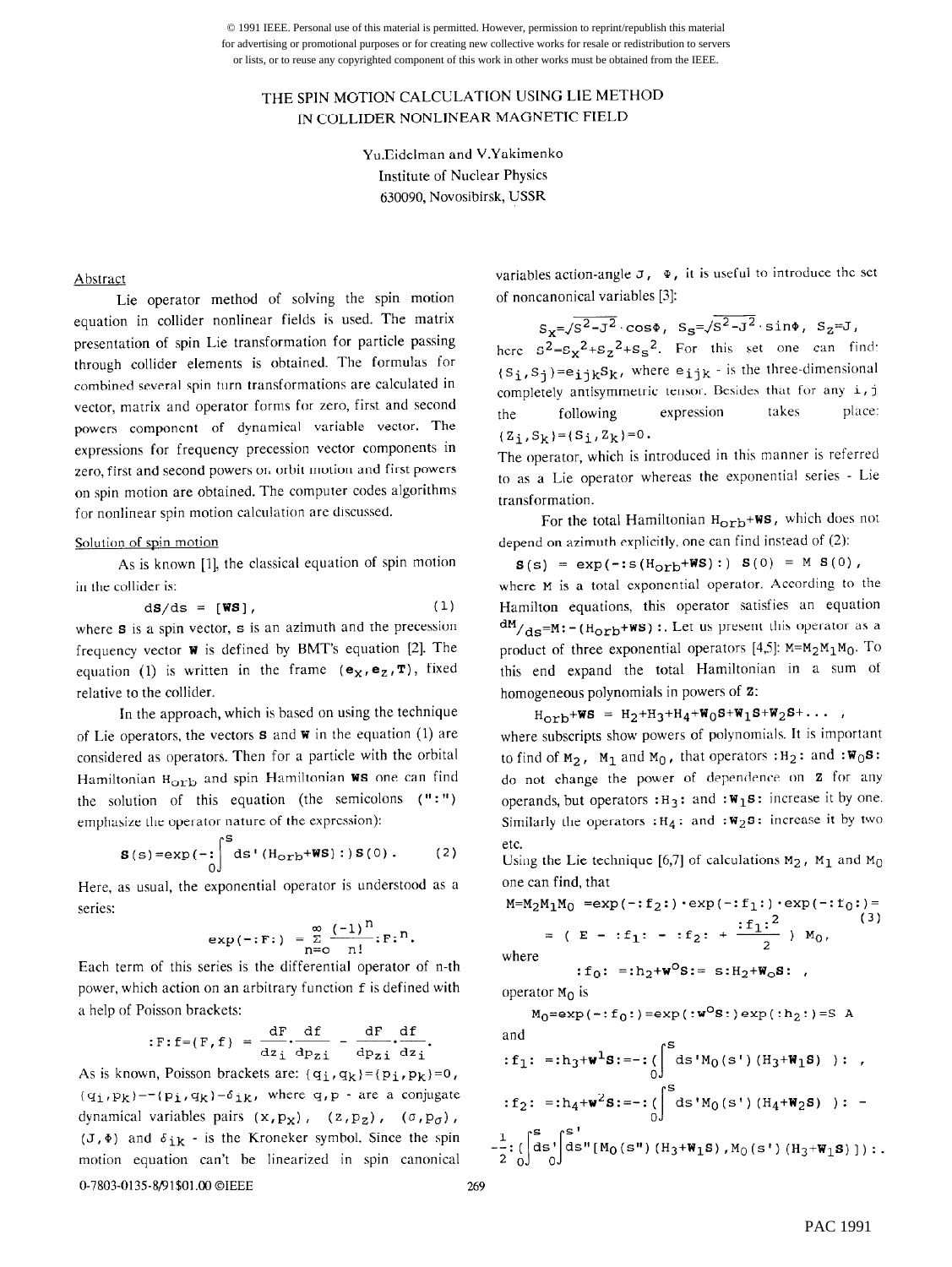In this formulas E is a unit operator,  $M_0$  is a usual spin and orbital matrixes  $S$  and  $A$  of linear transformation and  $[$ , $]$  the commutator of operators. Functions  $h_i$  and  $w^i$ s are "integrated" on azimuth polinomials with power equals i on components of  $z$  for orbital hamiltonian  $H_1$  and spin hamiltonian  $w_i$ s.

For calculation one need to know the series of orbital Hamiltonian and spin precession frequency  $w$  (sound from the BMT equation [7]), which are presented in supplement.

The operators for different elements may be grouped in one operator [7]. Therefore spin dynamical characteristics may be investigated with using operators of one elements or group of elements (one ore some period of collider in particularly).

## Polarization calculation

The degree of the equilibrium polarization is given by the Derbenev-Kondratenko formula [8]:

$$
P_{eq} = \frac{8}{5/3} \frac{\alpha}{\alpha_+},
$$
  
\n
$$
\alpha_- = \int_{L} ds \ e_2 \ (n - v \frac{dn}{dy}) \ K^3,
$$
  
\n
$$
\alpha_+ = \int_{L} ds \ [1 - \frac{2}{9} (ne_T)^2 + \frac{11}{18} (v \frac{dn}{dy})^2 \ K^3.
$$

Let us write series **n** in power on orbital vector **Z**:

 $n_i(s) = n^{\circ}$  $i(s) + n^{\circ}$  $i_p(s)z_p(s) + n^{\circ}$  $i_p(s)z_p(s)z_r(s)$ Using this series one can find the next transformation formulas for any spin vectors:

$$
\mathbf{n}(s) = M \mathbf{n}(o) ,
$$

where operator  $M$  is determined in (3). Let us rewrite the  $f_1$ and  $f_2$  as coefficients of polinomials:

$$
f_1 = h^1 pqr^2p^2q^2r^{+w^1}ip^2p^Si
$$
  

$$
f_2 = h^2 pqrs^2p^2q^2r^2s^{+w^2}ipr^2p^2r^Si
$$

For illustration let us find the rezults of action :  $f_1$ : on **z** and S. The Poisson brackets are:

$$
\begin{aligned}\n\text{: } & h_1: S_i = 0 \quad , \\
\text{: } & h_1: Z_i = h_{pqr}(Z_p Z_q Z_r, Z_i) = 3h_{pqr} Z_p Z_q(Z_r, Z_i) \quad , \\
\text{: } & w^1{}_k S_k: Z_i = \{w^1{}_k{}_p Z_p S_k, Z_i\} = w^1{}_k{}_p S_k(Z_p, Z_i) \quad , \\
\text{: } & w^1{}_k S_k: S_i = \{w^1{}_k{}_p Z_p S_k, S_i\} = w^1{}_k{}_p Z_p e_k i j S_j \quad . \\
\text{Let us introduce some useful definitions:}\n\end{aligned}
$$

$$
e_{ijk}w^{1}jp \equiv U_{ikp}, e_{ijk}w^{2}jpr \equiv V_{ikpr},
$$
  
  $3h_{pqr}(z_r, z_s) \equiv B_{spq}.$ 

and separate its on power  $z$ :

$$
n^{O}_{i}(s) = s_{ij}n^{O}_{j}(o) ,
$$
  
\n
$$
n^{1}_{ip}(s) z_{p}(s) = (s_{ij}n^{1}_{jr}(o) A_{rp} + U_{ikp}S_{kn}n^{O}_{n}(o))
$$
  
\n
$$
z_{p}(o) ,
$$
  
\n
$$
n^{2}_{ipr}(s) z_{p}(s) z_{r}(s) = (s_{ij}n^{2}_{jqs}(o) A_{qp}A_{sr} + U_{ikp}S_{kl}n^{1}_{lq}(o) A_{qr} + S_{kl}n^{1}_{lt}(o) A_{ts}B_{spr} +
$$
  
\n
$$
+ (s_{spr}U_{iks} + U_{ijp}U_{jkr} + V_{ikpr}) S_{kl}n^{O}_{l}(o))
$$
  
\n
$$
z_{p}(o) z_{r}(o) .
$$

After insertion of S, U, A, B "summed" over a period in

the spin vector transformation formulas, we can find the periodical solution for n.

Now let us rewrite  $Y[\delta n/\delta Y]$  from the polarization formula (the term which described deviation n on trajectory with only  $p_{\sigma}$  nonzero component in start point) in the form:

$$
Y \frac{\delta \mathbf{n}}{\delta Y} = \frac{\mathbf{n}(\mathbf{s}, \mathbf{Z}^{\mathbf{i} n_{=}}(0, 0, 0, 0, 0, 0, p_{\sigma})) - \mathbf{n}(\mathbf{s}, 0)}{p_{\sigma}} =
$$

$$
=S_{\mathbf{i}\mathbf{j}} n_{\mathbf{j}\mathbf{r}}(\mathbf{o}) A_{\mathbf{r}\mathbf{6}} + U^{\mathbf{l}}_{\mathbf{i}\mathbf{k}} \delta S_{\mathbf{k}n} n^{\mathbf{o}}_{\mathbf{n}}(\mathbf{o}) + O(p_{\sigma})
$$

using that in the magnet the  $S_{2x}=S_{2x}=0$  and  $S_{2z}=1$  we can write:

$$
\delta \alpha = \int_{0}^{S} \ln^{0} z(0) - n^{1} z r(0) A_{T} 6 + U^{1} z k 6 S_{k} n^{0} (0) \int K^{3} ds
$$

and similar formulae for  $\delta \alpha_+$ . Now we can analytically integrate  $\delta \alpha$  and  $\delta \alpha$  in the synchrotron magnet and express the adds into  $\alpha_+$  and  $\alpha_-$  through n in entrance point.

The algorithm of degree of the equilibrium polarization calculation is the next:

First step: find transformation spin and matrix through period;

Second step: calculating periodically solving  $n_0$  and  $n_1 (Z)$  ;

Third step: pulling  $n_0$  and  $n_1(z)$  through structure elements and summing on the magnet of structure the adds of integrals  $\alpha_+$  and  $\alpha_-: \alpha_- = \Sigma \delta \alpha_-$ ,  $\alpha_+ = \Sigma \delta \alpha_+$ .

### SUPPLEMENT

The following values, which characterize the magnetic field. are introduced there:

$$
K_{X, z} = \pm \frac{eH_{OZ, OX}}{E_O},
$$
  
\n
$$
g = \frac{e}{E_O} \frac{dH_Z}{dx} = \frac{e}{E_O} \frac{dH_X}{dz}, \qquad q = \frac{e}{2E_O} \cdot \frac{dH_X}{dx} - \frac{dH_Z}{dz},
$$
  
\n
$$
m_{X, z} = \frac{e}{2E_O} \cdot \frac{d^2H_{X, z}}{dxdz} = \frac{e}{2E_O} \cdot \frac{d^2H_{Z, X}}{dx^2, dz^2},
$$

and the values of all quantities in the right sides are taken on the equilibrium orbit.

Thus, one obtains the final expressions for components of  $\bf{W}$  (including the zero, first and second orders on  $\bf{x}$ ,  $\bf{z}$ ,  $p_{\sigma}$  and its derivatives  $p_{X}=x^{\dagger}-\frac{1}{2}e/_{E\Omega}H_{\Omega S}z$ ,  $p_z=z'+\frac{1}{2}e/_{Eo}H_{OS}x, p_{\sigma}):$ 

$$
W_{\mathbf{X}} = (B_{0\mathbf{X}} + K_{z}) - B_{0\mathbf{X}} \cdot (Y_{0}a + a^{2}/2Y_{0} + \frac{1}{2}Y_{0}^{2}) +
$$
  
+  $(\frac{1}{2}B^{*}{}_{0S} - q) \cdot (1 + Y_{0}a) \cdot x + B_{0S}a(Y_{0} - 1) \cdot P_{X} +$   
+  $(\frac{1}{2}B_{0S}^{2}a(Y_{0} - 1) - (B_{0X}K_{z} + q) (1 + Y_{0}a) \cdot z + B_{0X}P_{0} +$   
+  $\frac{1}{2}(gK_{z} - qK_{\mathbf{X}} + m_{z} + B^{*}{}_{0\mathbf{X}}) \cdot (Y_{0}a + 1) \cdot x^{2} + B^{*}{}_{0\mathbf{X}}Y_{0}a \cdot x \cdot P_{X} -$   
-  $(gK_{\mathbf{X}} + qK_{z} + m_{\mathbf{X}}) \cdot (Y_{0}a + 1) \cdot x \cdot z - (\frac{1}{2}B^{*}{}_{0S} - q) \cdot x \cdot P_{0} +$   
+  $\frac{1}{2}B_{0X}(Y_{0}a - 1) \cdot P_{\mathbf{X}}^{2} + B^{*}{}_{0Z}Y_{0}a \cdot P_{X} \cdot z + B_{0Z}Y_{0}a \cdot P_{X} \cdot P_{Z} -$   
-  $(gK_{z} + \frac{1}{2}m_{z}) \cdot (Y_{0}a + 1) \cdot z^{2} + (B_{0X}K_{z} + q) \cdot z \cdot P_{0} -$   
-  $\frac{1}{2}B_{0X} \cdot (Y_{0}a + 1) \cdot P_{z}^{2} - B_{0X}P_{0}^{2};$